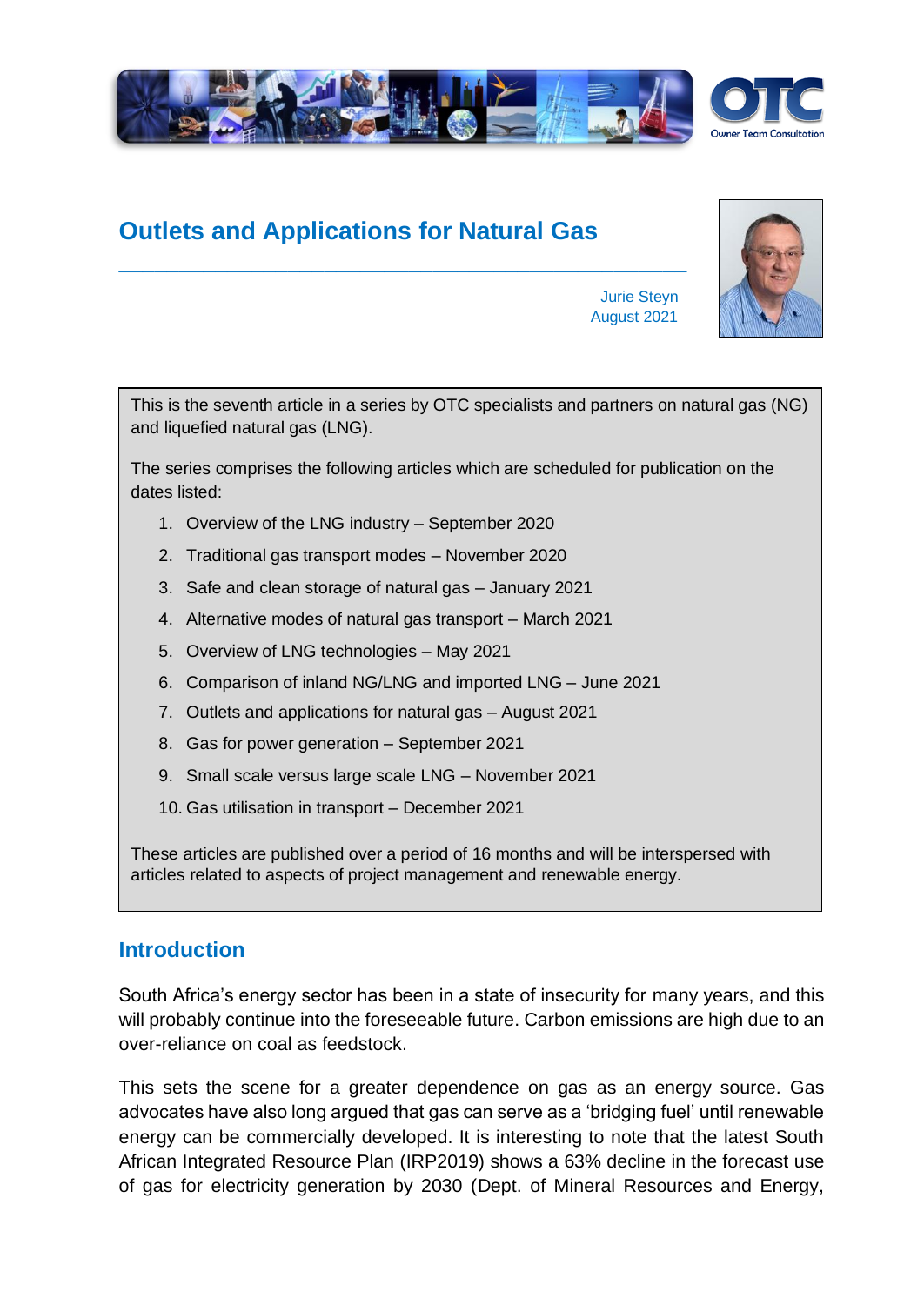2019). It seems as if the planned gas-to-power programme has been adjusted downwards in the short to medium term, considering the availability of gas resources and applicable infrastructure. The addition of natural gas to the country's energy mix will rejuvenate an overburdened energy infrastructure and reduce cyclical energy shortfalls.

Natural gas is an excellent fuel and energy source and deserves a larger percentage of the South African energy market than the current 3,2% (Veitch, 2018). In this article, we consider the terminology used for natural gas, and describe the residential, commercial, and industrial outlets and/or applications for natural gas.

## **Natural gas basics**

#### **Opening remarks**

Natural gas (NG) occurs naturally as a fossil fuel, is a by-product of oil refineries, and can be generated by purifying biogas from landfills or bio-digesters. In all these cases the active molecule is methane  $(CH<sub>4</sub>)$ . NG is the earth's cleanest burning hydrocarbon. Its combustion does not produce ash residues, sulphur oxides, and only negligible nitrous oxides. This sets it apart from all the other fossil fuels.

#### **NG terminology**

Raw NG as found in nature is predominantly methane, but may also contain some ethane, butane, propane, pentane, and hexane gases. Collectively, these are known as Natural Gases, as shown in Figure 1. Contaminants can include nitrogen, carbon dioxide, sulphur compounds, and water vapour. Raw natural gas is treated in a series of processes, including phase separation,  $CO<sub>2</sub>$  scrubbing, dehydration, sulphur removal, refrigeration, and finally, liquefaction to produce liquefied natual gas or LNG. LNG is a clear, colourless, and non-toxic liquid that forms naturally when NG is cryogenically cooled to -162°C.



**Figure 1: Natural gas terminology** (adapted from Miller, 2018)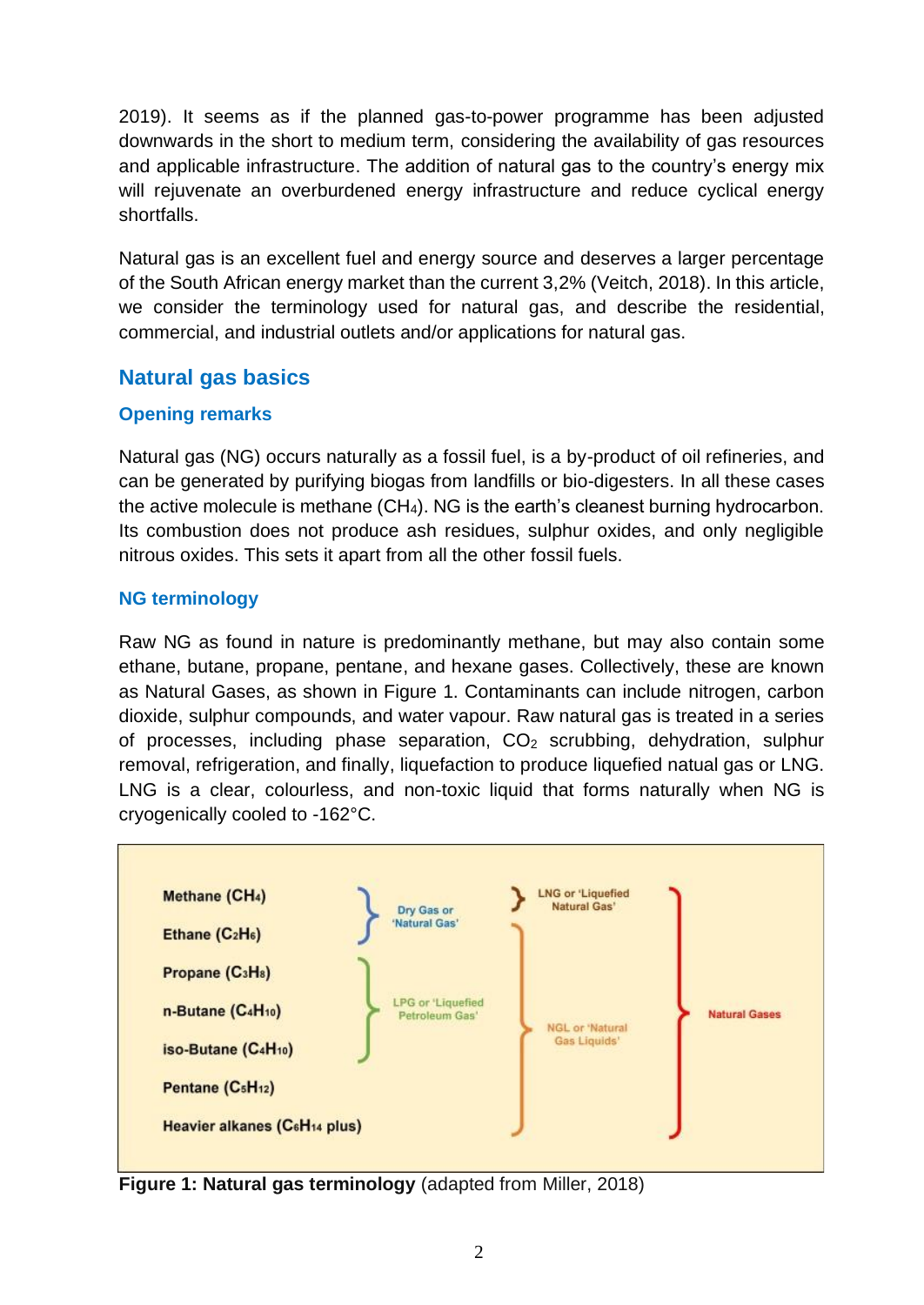Dry gas is a common term for NG which contains no liquid hydrocarbons under pressure. It consists largely of methane but can also contain some ethane**.** If the intention is to liquefy the NG, it is preferable to reduce the ethane content to a minimum. Propane, together with the two butane isomers, is marketed as liquefied petroleum gas or LPG. Pentane and heavier products can be used as a liquid fuel or as solvents.

Compressed natural gas or CNG is simply dry gas that is stored under pressure while remaining in its gaseous form. The typical storage pressure of CNG is 200 to 250 bar. This high pressure reduces the volume of the CNG to less than 1% of its volume at standard atmospheric pressure.

NG is transported by pipeline as dry gas, or in cylinders as either CNG or LNG. The chosen mode of transport is a function of volume, distance, and existing infrastructure.

#### **NG applications**

Different authors use different categories to describe NG markets, uses, and applications. One approach is to use five categories, namely the electric power sector, the transport sector, the industrial sector, the commercial sector, and the domestic sector (EIA, 2021). My preference is to group the electric power sector with the industrial sector, and the transport sector with the commercial sector. This gives three sectors for NG applications, as shown in Figure 2.



**Figure 2: Categories of NG applications**

Each of these sectors is discussed in more detail in the sections that follow. It will become obvious that there is substantial overlap between sectors.

# **Residential applications**

#### **Opening remarks**

In the domestic sector, NG is used for heating and cooking, as shown in Figure 3. Figure 3 is typical of the graphics used for each of the sectors, and shows the category of usage, the specific application, and the final product resulting from the application.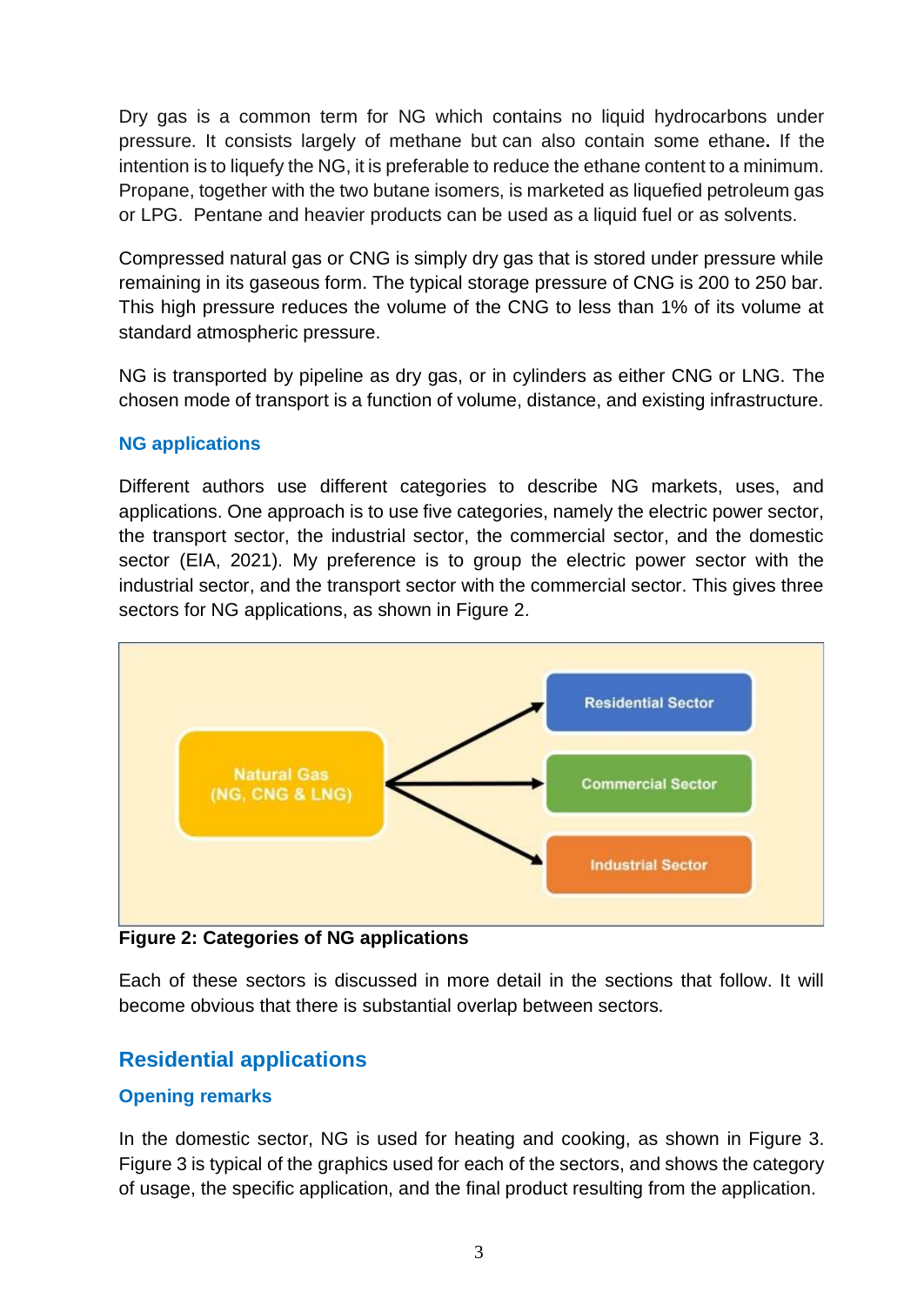

**Figure 3: Residential applications of natural gas**

To supply NG to residential users, a gas distribution network that connects the households to the supply station must be deployed. However, pipeline infrastructure is economically viable in urban centres due to the dense populations. Alternatively, modular containers of LPG can be used.

Each of these categories and applications of NG in the domestic sector is discussed in more detail in the sections that follow.

#### **Heating**

The penetration of NG as heating fuel in urban and rural areas depends on its price compared to the available alternatives like electricity, coal, wood, and kerosene.

Domestic applications for heating include both water heating and space heating. Water heating makes up about 30% of the average household energy bill. Two types of domestic water heaters are available, namely tankless heaters and gas water heater tanks. A tankless gas water heater works when you open a hot water tap and a sensor detects the flow. The gas burner fires, and the heat exchanger warms the flowing water. An advantage of this type of heater is that it can endlessly supply hot water.

A gas water heater tank works by heating water and storing it until needed. Hot water is drawn from the top of the tank and replaced with cold water at the bottom, since warm water rises. When the tank water temperature drops below the thermostat setpoint, the water heater works by having the burner run until the temperature recovers to the set-point.

Space heating can be accomplished by circulating hot water through pipes installed in the house or by blowing hot air from a gas-fired furnace through interconnected ducting. Room space heaters heat the room they are in and do not use a heat distribution system. Modern gas powered heaters can heat large areas very quickly and refined combustion processes mean extremely low levels of emissions. Using gas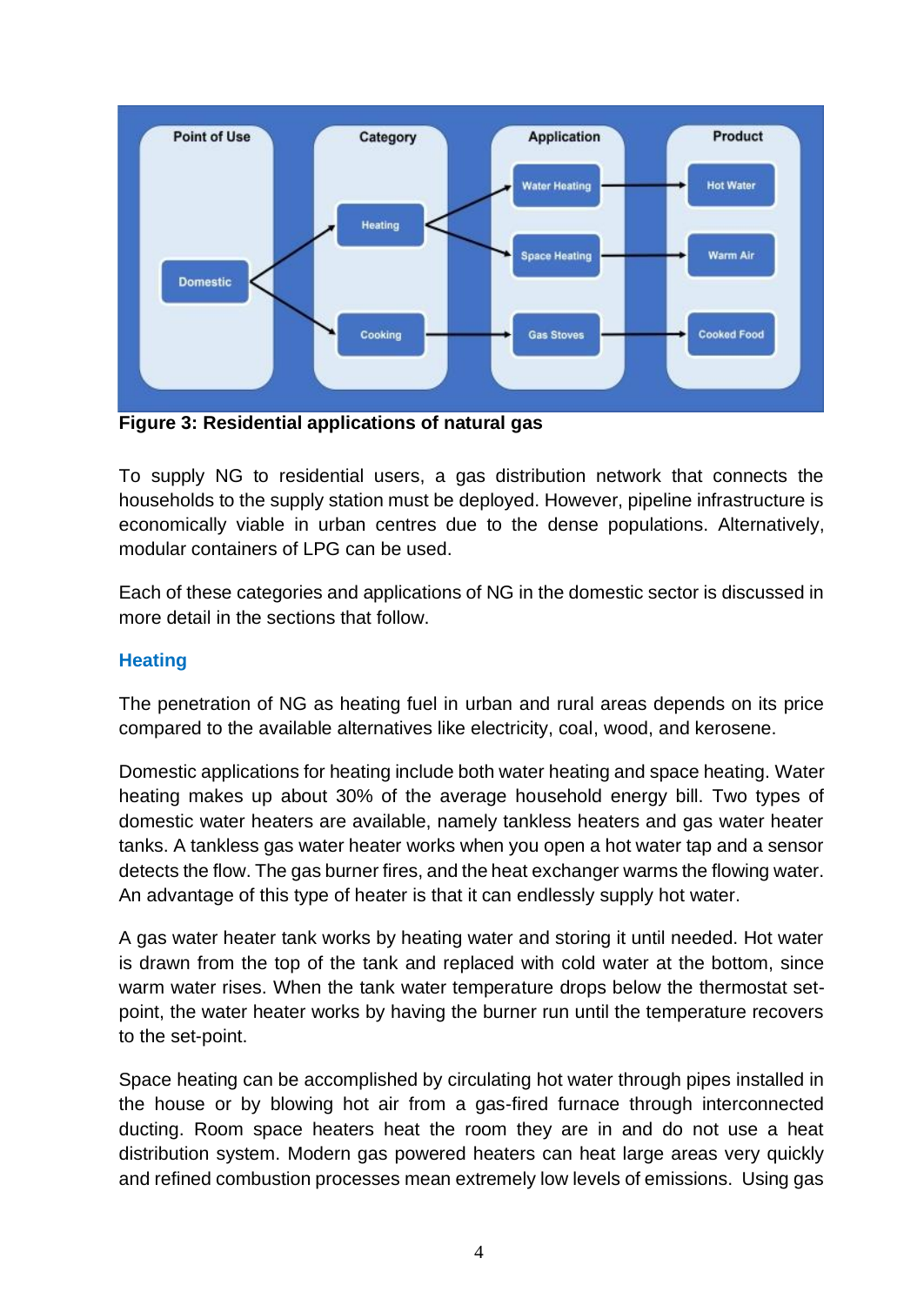heaters not only saves on electricity consumption but allows the user access to instant heat at the touch of a button.

#### **Cooking**

Electric cooking systems are more popular than gas cooking systems because electricity is more widely available as a source of power than piped NG or LPG cylinders. The initial installation of a gas cooking system can be expensive as there is the need for installing the gas pipeline to the gas stove, as well as the fact that gas cookers are generally more expensive than comparable electric cookers.

Gas cooking systems heat up more quickly and heat can be controlled more precisely than with electricity, which makes it the preferred option for chefs. Operating cost can be significantly lower with gas, but the price difference depends on the country where you live. However, NG is almost always cheaper than electricity. Gas cooking carries a slightly higher risk than electricity as gas leaks can cause explosions.

# **Commercial applications**

#### **Opening remarks**

Commercial applications of natural gas are shown in Figure 4. Applications cover all the residential applications described in the previous section, plus several others. Note that 'Transport' is included here as one of the categories of commercial applications.



**Figure 4: Commercial applications of natural gas**

Where commercial applications for natural gas overlap with residential applications, the reader is referred to the previous section. The non-residential applications are discussed in more detail in the sections that follow.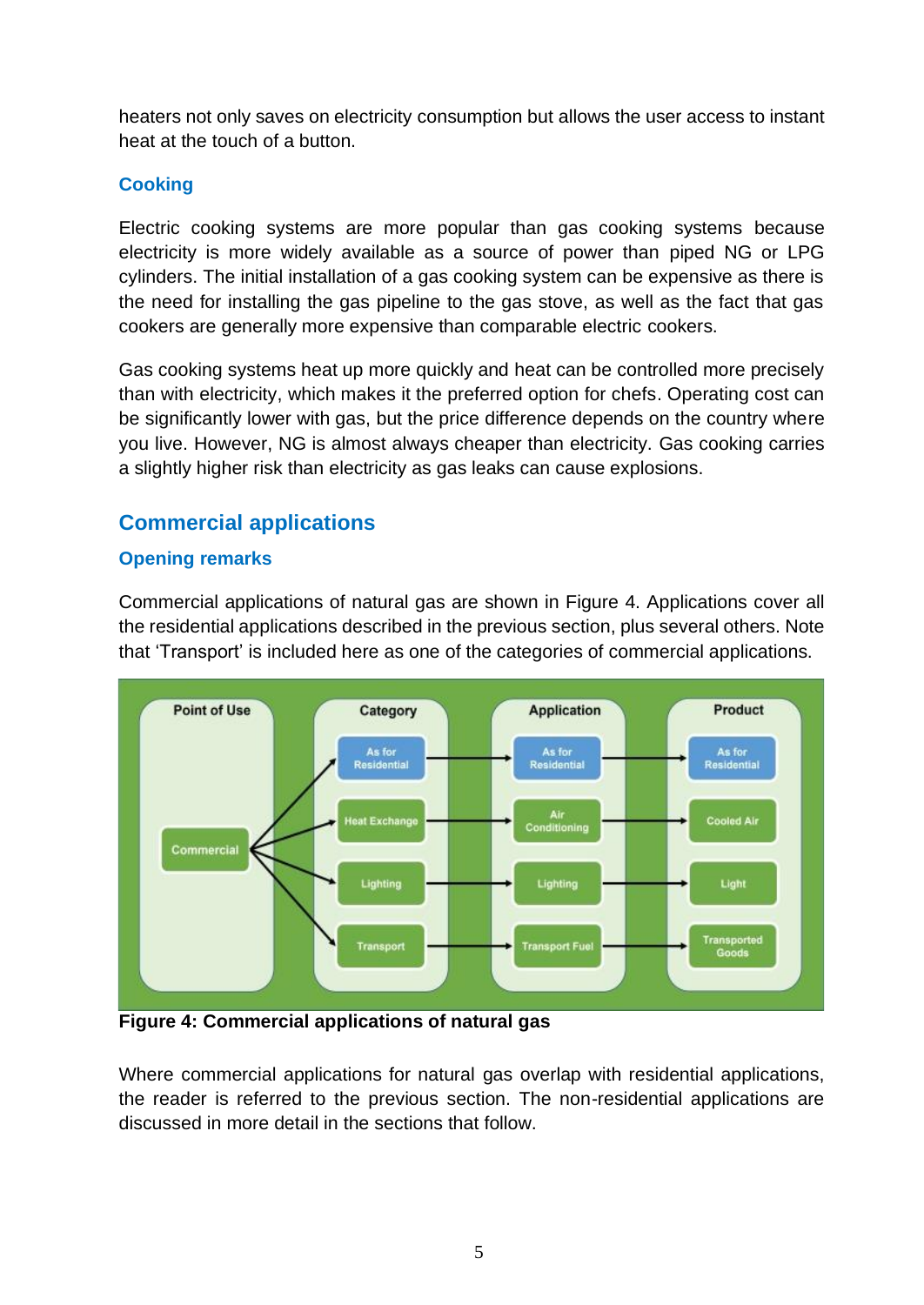#### **Heat exchange**

The latest NG-based air conditioning technology is much more advanced than the earlier technology, and these days it provides superior energy efficiency than the older systems did. NG air conditioning is offered in a variety of sizes to meet most customers' needs in all sizes of commercial or industrial facilities.

NG-fired air conditioners for commercial use are mostly direct-fired absorption chillers. An absorption chiller uses a refrigerant, absorbent, and heat to create a cooling effect. Cooling is accomplished with the removal of heat through evaporation of a refrigerant at low pressure and the rejection of heat through the condensation of the refrigerant at a higher pressure. Air-cooled chillers use environmentally safe ammonia as the refrigerant and water as the absorbent.

#### **Lighting**

Gas lighting is the production of artificial light from combustion of a gaseous fuel, such as hydrogen, methane, propane, butane, and acetylene. Before electricity became sufficiently widespread and economical to allow for public use, gas was the most popular means of outdoor and indoor lighting in cities and suburbs. Early gas lights had to be lit manually, but many later designs are self-igniting.

The use of NG lights for indoor lighting is nearly extinct, although it can be used to create a desired ambiance in restaurants and other public places. Gas lighting is still in common use for camping lights. Small portable gas lamps, connected to a portable gas cylinder, are a common item on camping trips.

#### **Transport**

CNG and LNG are used as fuel in the transportation sector in vehicles such as cars, trucks, locomotives, and as bunker fuel for ships. At the end of 2019, there were over 28 million NG-fuelled land-based motor vehicles and over 33 000 NG fuelling stations in the world (NGV Global, 2019). Nearly all vehicles that use NG as a fuel are in government and commercial vehicle fleets. The top three countries for NG-fuelled motor vehicles in order are China, Iran, and India. Approximately 1% of these vehicles are in Africa.

NG is becoming an increasingly mainstream alternative to diesel for heavy-duty and long-haul transport. Fleet operators and policymakers alike are attracted to the lower fuel cost and the smaller carbon and air quality footprints. CNG and dual-fuel trucks, i.e., trucks that can run on both CNG and diesel, are currently available in South Africa (Clarke, 2020). CNG conversion kits, costing between R180 000 and R250 000 (US\$12 000 and US\$17 000), are also available to convert a 'normal' diesel truck into a dual-fuel truck. The CNG kit can be removed from the vehicle at the end of its economic life and transferred to a second vehicle. Unfortunately, CNG is currently not readily available throughout southern Africa. It is currently only available in specific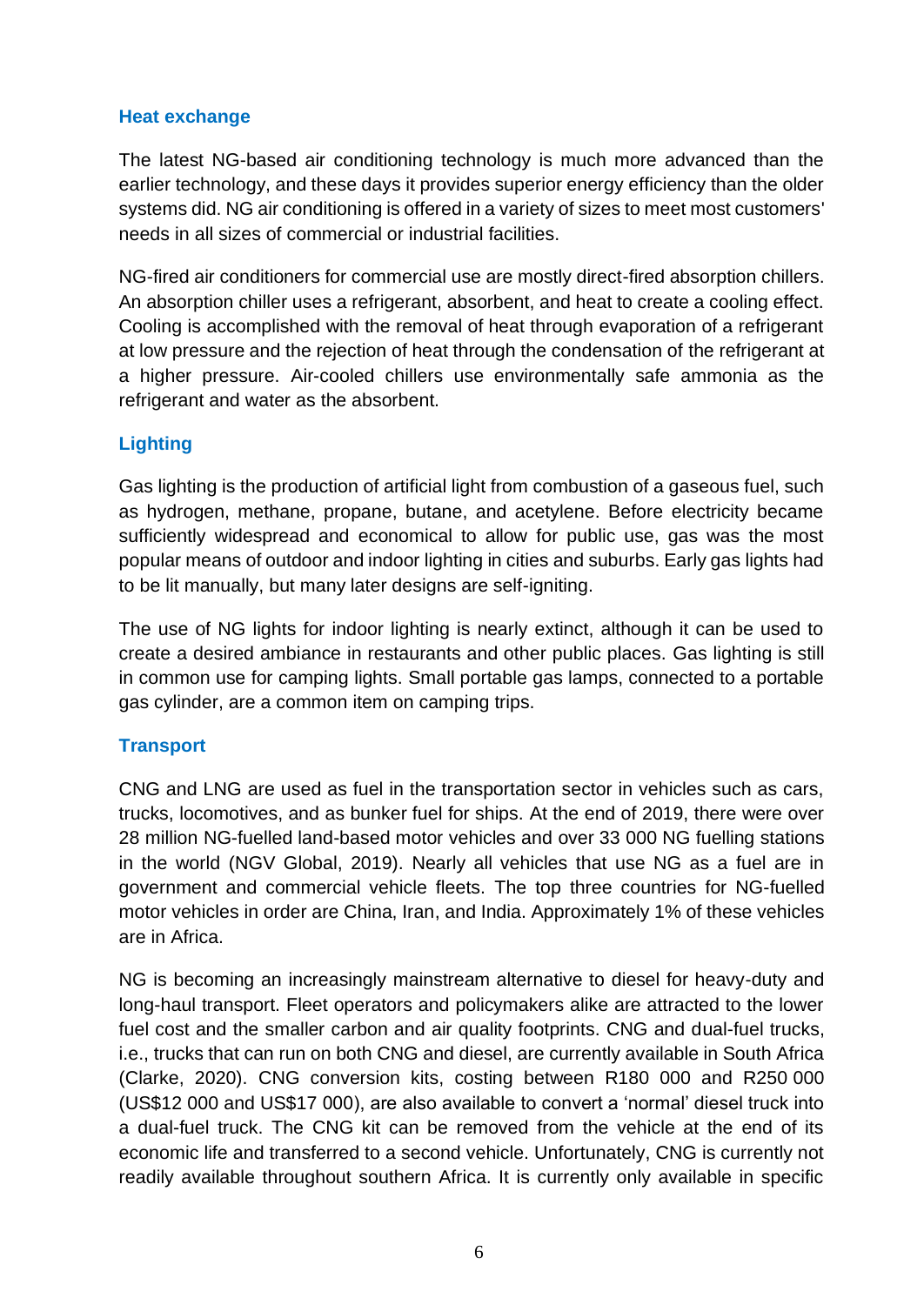locations in Gauteng, Mpumalanga, Free State and KwaZulu-Natal. One of the benefits of having a dual-fuel vehicle is that, should the CNG run out and not be available, the vehicle can still run on the diesel fuel in its standard fuel tanks.

LNG powered vehicle technology has matured over the last 15 years. Technology improvements have all contributed to this. Engine manufacturers, such as Cummins and Caterpillar, have also assisted by providing engines for LNG. LNG powered vehicles have range and refuelling times comparable to diesel.

Rail transport is also a potential LNG application. LNG to replace diesel for locomotives has increased substantially in the past few years and LNG powered locomotives are already in use in other countries. Ships with short repetitive routes are also a viable LNG use. Ferries are a prime example of this application.

The last article in this series on NG, scheduled for December 2021, will deal with the use and benefits of NG as transport fuel in more detail.

# **Industrial applications**

#### **Opening remarks**

Industrial applications of natural gas are shown in Figure 5. Applications cover all the commercial applications, which includes the residential applications, described in the previous sections, plus five additional ones.



**Figure 5: Industrial applications of natural gas**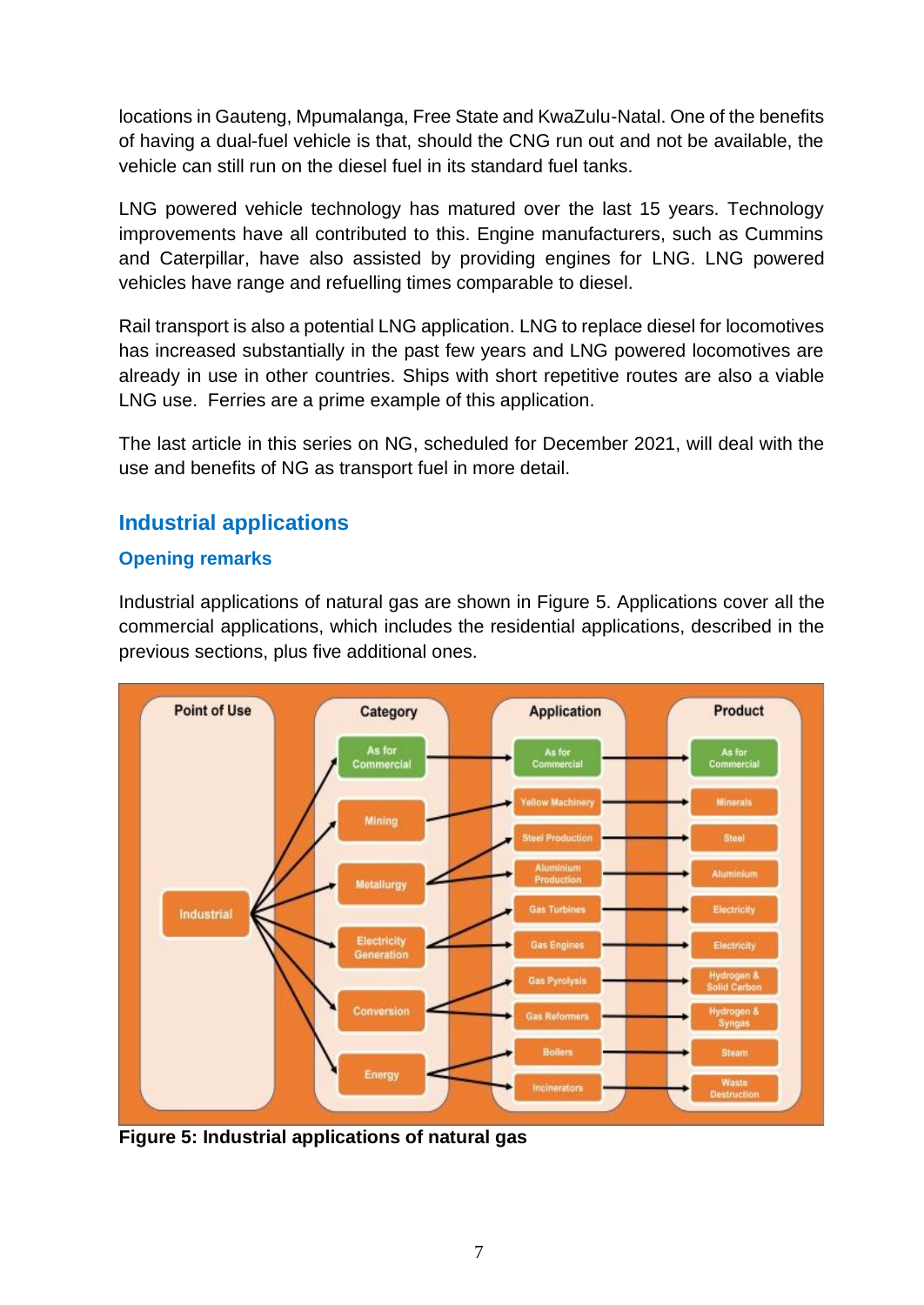Where industrial applications for natural gas overlap with commercial applications, the reader is referred to the previous sections. The non-residential, and other noncommercial, applications are discussed in more detail in the sections that follow.

#### **Mining**

The primary application for NG in mining is also related to transport. The so-called yellow machinery used in especially open-pit mining operations are typically dieselfuelled. These vehicles are used only on a particular site with short repetitive routes. This makes them ideal for refuelling at a one-site location. Mining companies are increasingly switching over to NG-fuelled yellow machinery to reduce greenhouse gas emissions and fuel cost.

Yellow machinery includes, but is not limited to:

- **Dragline excavators:** Large semi-stationary excavation machines equipped with a bucket and dragline to scoop up overburden or minerals.
- **Excavator shovels:** Also called mechanical shovels. These are self-propelled machines, on tires or tracks, with a structure capable of rotating at least 360° that excavates land, or loads, lifts, rotates and unloads materials by the action of the shovel.
- **Bucket-wheel excavators:** The primary function of bucket-wheel excavators is to act as a continuous digging machine in large-scale open-pit mining operations, removing thousands of tons of overburden a day.
- **Wheel tractor scrapers:** A wheel tractor-scraper (also known as a Turnapull) is a type of heavy equipment used for earthmoving. It has a pan/hopper for loading and carrying material.
- **Bulldozers:** A machine that is mainly used for earthmoving, digging, and pushing other machines. Although the blade allows a vertical movement of elevation, with this machine it is not possible to load materials on trucks or hoppers
- **Mining Trucks:** Mining dump trucks are large-bottom dump trucks, which transport or haul up to 400 t of materials at a time.

Equipment that uses NG as fuel emit 30% less carbon than diesel-fuelled engines.

#### **Metallurgy**

Steel can be produced via two main processes, namely by using an integrated blast furnace (BF)/basic oxygen furnace (BOF) or using an electric arc furnace (EAF). Steel producers using the integrated process start with iron ore as feedstock and use coal as a reductant. Producers using the EAF process use steel scrap or direct reduced iron (DRI) as their main raw material. DRI production requires iron ore as feedstock but uses NG in place of coal as reductant. DRI is a high quality alternative to scrap steel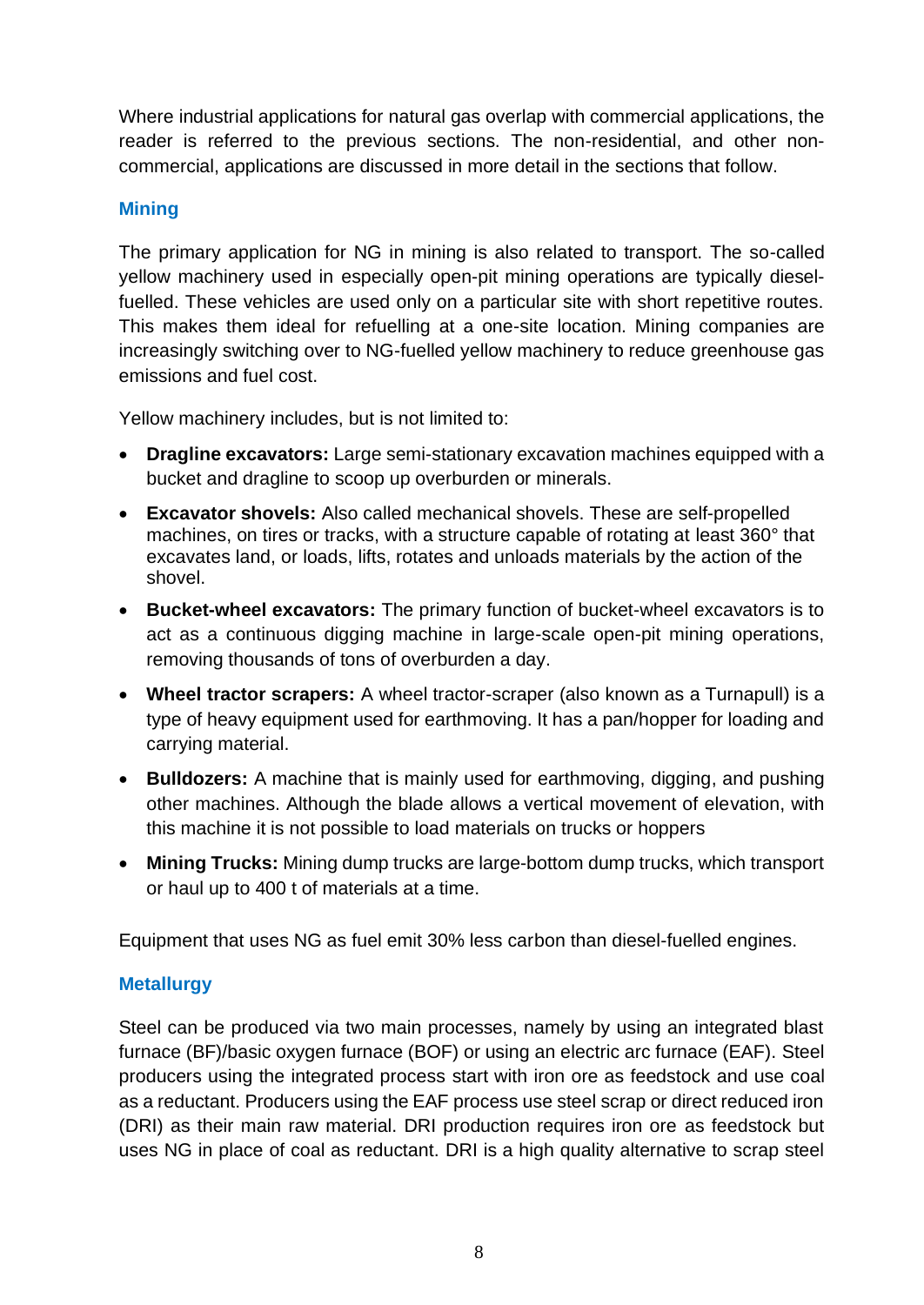for the production superior steel products. NG emits far less  $CO<sub>2</sub>$  than coal during the reduction of iron ore.

The production of DRI requires cheap and readily available NG. Regions with low NG prices like the Middle East or North America are big DRI producers, whereas the process is less common in Europe. Seeing that only about 8% of crude iron used for steel-making is currently made using the DRI process (Sowar, Clinton & Ofori, 2013), low NG prices can increase the usage of DRI and contribute meaningfully to decarbonisation of the steel industry.

NG is also used in the manufacture of aluminium. Alumina, or aluminium oxide, is produced from bauxite using the Bayer process. The last step of this process involves calcination of hydrated alumina (aluminium hydroxide) from the precipitation stage at temperatures up to 1100˚C to form anhydrous alumina (aluminium oxide). Calcination is an energy-intensive process, for which the predominant fuel is NG. Metallic aluminium is produced from anhydrous alumina using the Hall–Héroult electrolysis process.

#### **Electricity generation**

NG is the cleanest-burning hydrocarbon, producing around half the  $CO<sub>2</sub>$  and just one tenth of the air pollutants of coal when burnt to generate electricity. Gas-fired power stations also take much less time to start and stop than a coal-fired plant. This makes NG a good partner to renewable energy sources like solar and wind power, which are only available when the sun shines and the wind blows…

The gas turbine is one of the most efficient options for the conversion of gas fuels to mechanical power or electricity. Gas turbines are a type of internal combustion engine in which burning of an air-fuel mixture produces hot gases that spin a turbine to produce power. The fast-spinning turbine drives a generator that converts a portion of the spinning energy into electricity. More recently, as NG prices have fallen, NG-fuelled gas turbines have been more widely adopted for base-load power generation, especially in combined cycle mode, where waste heat is recovered in waste heat boilers, and the steam so generated is used to power a steam turbine. The gas turbine and steam turbine can be coupled to individual generators or to a single generator. In a combined cycle power plant, thermal efficiency can be as high as 60%.

Another option to generate electricity is the use of NG-fuelled reciprocating internal combustion engines to drive the generators. South African power stations typically have diesel-fuelled engine-driven generators as backup for emergency situations. Replacing the current diesel fuel supply with NG is a cost effective, safe, and clean option. Customers can either replace existing diesel generators with gas generators or convert existing units to dual-fuel.

The next article in this series on NG, scheduled for September 2021, will deal with the use and benefits of NG for the generation of electricity in more detail.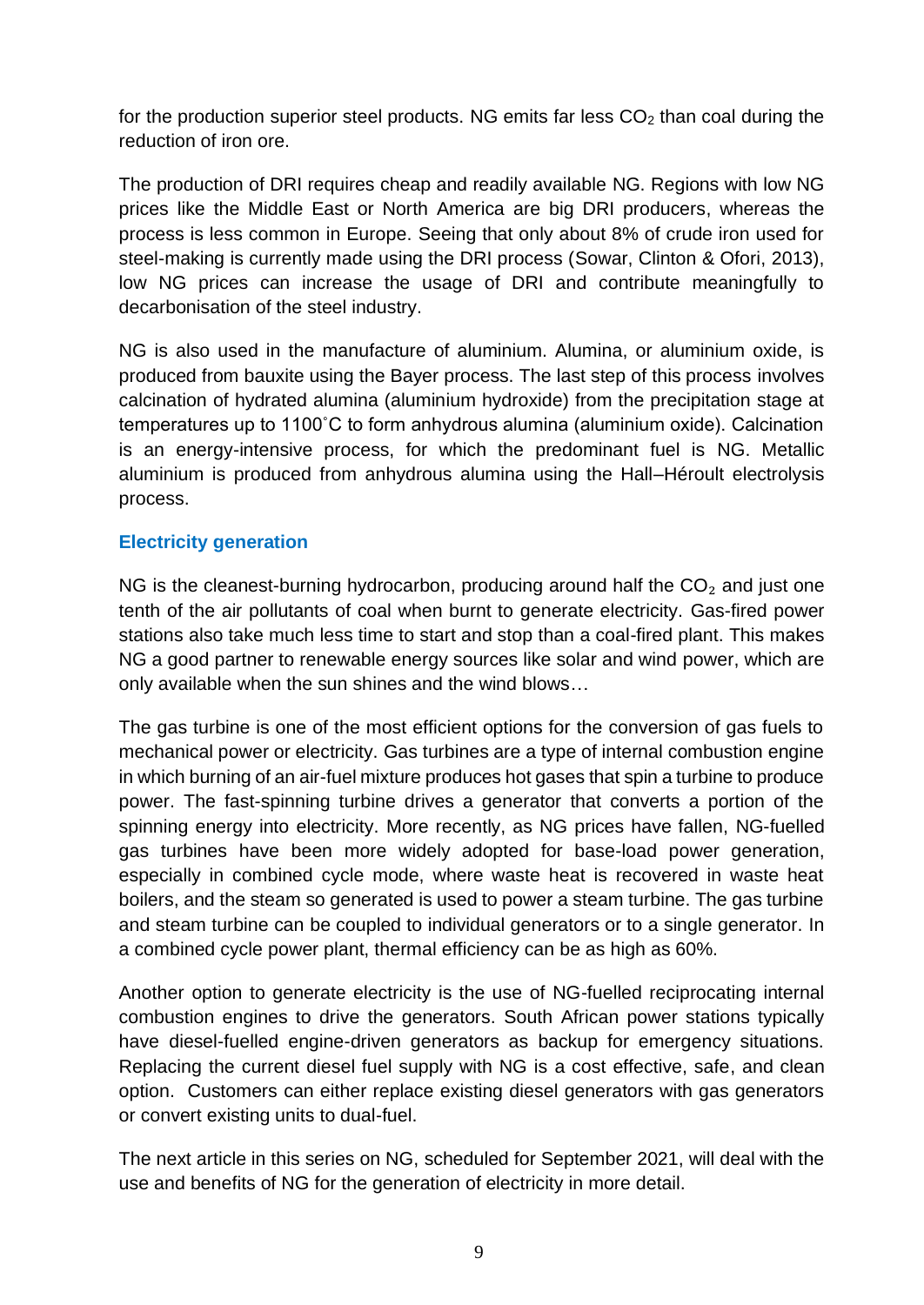#### **Conversion**

The most important raw materials for petrochemicals produced from natural gas are ethane and propane. After methane (which is mostly used for fuel), ethane and propane are the most common organic compounds in natural gas. They are removed during natural gas processing, so the more gas produced, the more ethane and propane are available to make petrochemicals. Ethane's primary application is the production of ethylene and plastics.

Gas pyrolysis is the thermal decomposition of methane in the presence of a catalyst to produce hydrogen and some form of solid carbon product, like carbon black. Upcoming pyrolysis technologies produce different types of solid carbon products like graphite and graphene. Every ton of methane is typically converted to 250 kg of hydrogen and 750 kg of carbon. If all carbon from the pyrolysis process can be beneficially utilised or stored, the produced hydrogen can be classified as green hydrogen. Graphene is used in the production of carbon nanotubes.

Most hydrogen produced today is made via steam-methane reforming, a mature production process in which high-temperature steam (700°C to 1 000°C) is used to produce hydrogen from a methane source, such as NG. In steam-methane reforming, methane reacts with steam at a pressure of 3 to 25 bar in the presence of a catalyst to produce hydrogen, carbon monoxide, and a relatively small amount of carbon dioxide. Steam reforming is endothermic, i.e., heat must be supplied to the process for the reaction to proceed. The final product of this process is syngas, a mixture of hydrogen and carbon monoxide.



Syngas, or synthesis gas, is the preferred feedstock to produce a multitude of other chemical compounds, some of which are illustrated in Figure 6.

**Figure 6: Chemicals from syngas obtained from NG**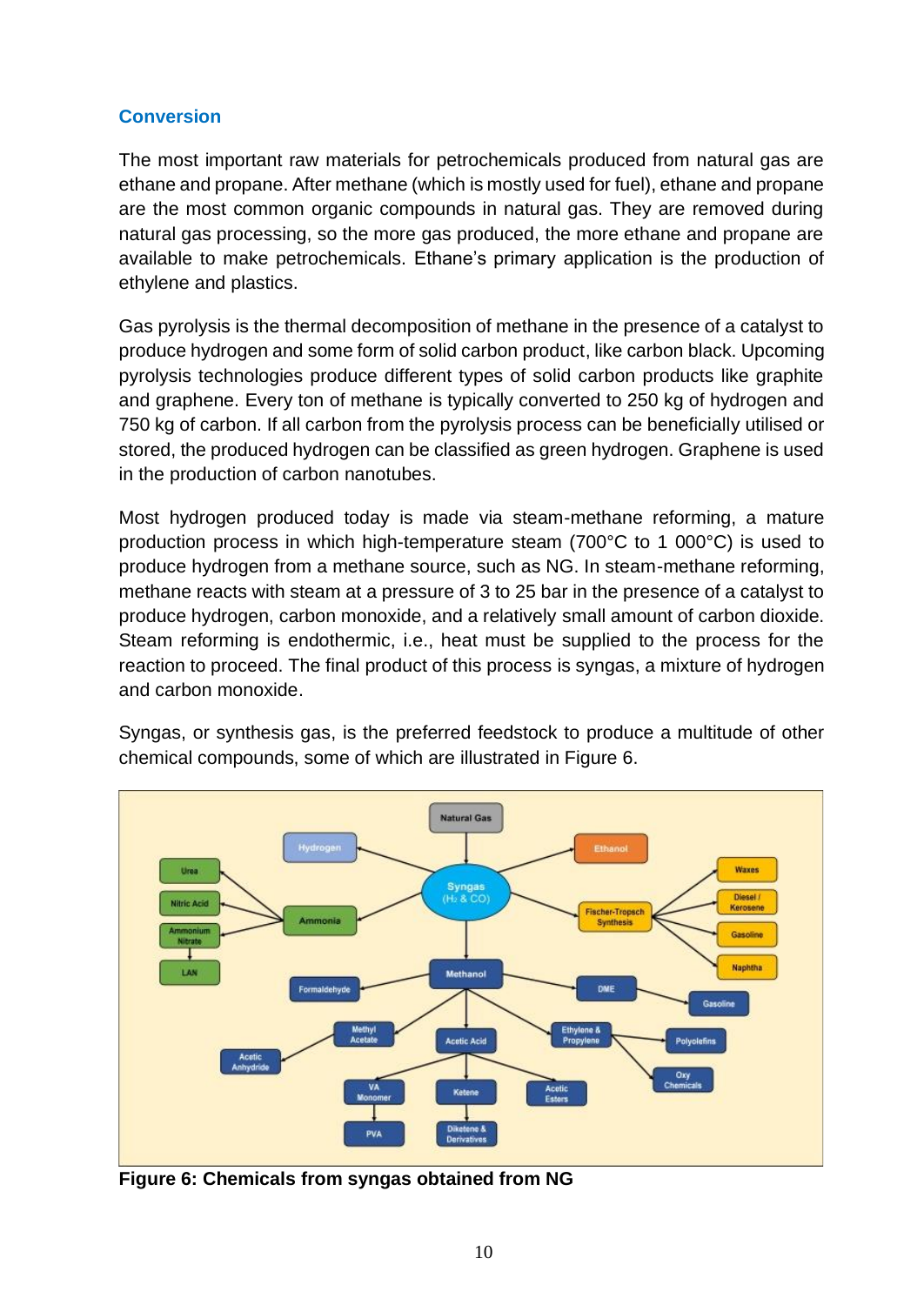#### **Other energy applications**

'Other energy applications' is a catch-all for NG applications not discussed elsewhere…

NG is an excellent clean-burning fuel for boilers and incinerators. Industrial boilers are used to generate steam for many different applications in laundries, bakeries, breweries, dairies, hospitals, paper producers, food industries, wood processing, chemical industries, and others. Boilers due for replacement, can be replaced with NGfired boilers at a lower cost than comparable oil- or coal-fired boilers. Alternatively, oilfired boilers can be converted to run on NG.

Incineration is a waste treatment process, typically oil-fired, that involves the combustion of substances contained in waste materials. Incinerators can easily be converted to use NG as fuel source. Incineration can be used for waste-to-energy facilities where heat is used to generate steam for electricity.

## **Closing Remarks**

This article focuses on the many outlets, opportunities, and applications of NG. The important next step in South Africa is to grow the demand for NG by making more gas available in the local market at an attractive price. Apart from only looking at imported NG, either by pipeline from Mozambique or by ship as LNG, local NG sources should also be considered. This means fast-tracking the development of the shale gas resources in the Karoo, and relooking at coal-bed methane resources.

The role of coal in South African industry and power generation is already decreasing, while that of gas and renewables is increasing. This trend will continue due to high greenhouse gas emissions associated with coal and the consequent inability to attract finance for coal-based projects. According to the Boston Consulting Group (2020), there is a vast array of gas technologies, and their deployment has the potential to economically reduce up to one third of emissions from the energy sector by 2040.

Government support is essential to substantially grow the role that NG plays in the South African energy mix, but this is not always forthcoming. Appropriate government policy is vital to ensure that the value of reduced greenhouse gas emissions brought about by NG use is fairly reflected in the market. This can be achieved by regulation, incentives, or carbon taxation.

#### **References**

**Boston Consulting Group** (2020) *Gas technology and innovation for a sustainable future.* Report prepared for the International Gas Union.

**Clarke, C.** (2020) *CNG trucks come to South Africa!* Available from [CNG trucks come](https://www.autotrader.co.za/commercial/news-and-advice/transportation-news/cng-trucks-come-to-south-africa!/7301)  to South Africa! - [Transportation News -](https://www.autotrader.co.za/commercial/news-and-advice/transportation-news/cng-trucks-come-to-south-africa!/7301) AutoTrader. Accessed on 15 July 2021.